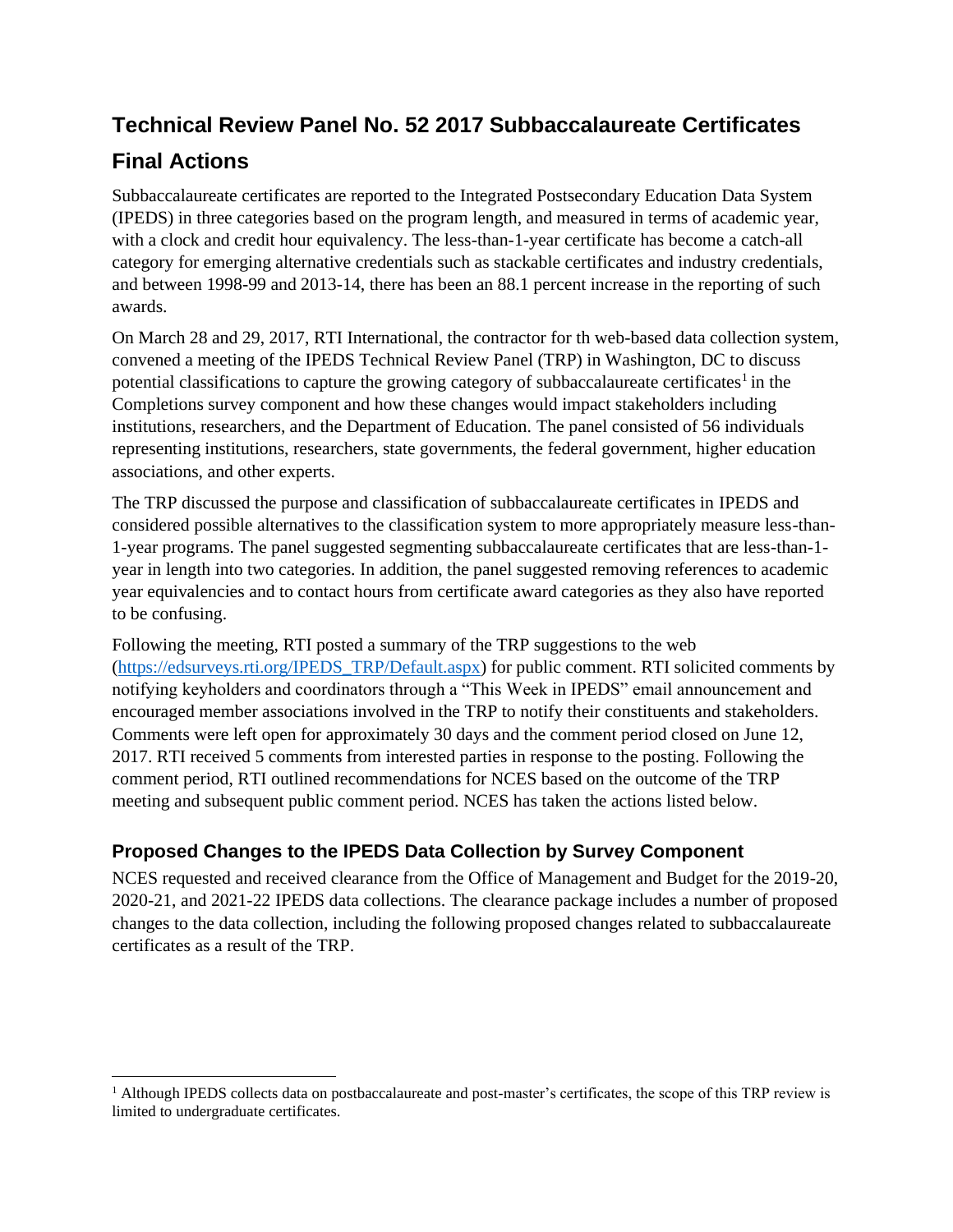#### **Changes in Reporting (Cross-cutting Terminology and Definitional Changes), 2019-20**

- Replace the term "contact hour" with the term "clock hour."
- Update the definition of "clock hour" to the following definition per CFR 34 600.2:

A period of time consisting of (1) A 50- to 60-minute class, lecture, or recitation in a 60 minute period; (2) A 50- to 60-minute faculty-supervised laboratory, shop training, or internship in a 60-minute period; or (3) Sixty minutes of preparation in a correspondence course.

• Replace the term "formal award" with the term "recognized postsecondary credential"

### **Changes to Institutional IC Header, 2020-21**

- Segment subbaccalaureate certificates that are less than one year in length on ICH (Former category 1 will be split into 1a and 1b)
	- 1a. Postsecondary award, certificate, or diploma of
		- less than 300 clock hours, or
		- than 9 semester or trimester credit hours, or
		- less than 13 quarter credit hours
	- 1b. Postsecondary award, certificate, or diploma of
		- 300-899 clock hours, or
		- 9-29 semester or trimester credit hours, or
		- 13-44 quarter credit hours
- References to academic year equivalencies and to contact hours have been removed from all levels of subbaccalaureate certificates.

Forms and instructions will be available for preview in 2019-20 to give institutions 1-year notice of how new data items will be collected in the future. The preview screens are available from the data collection system, under the Survey Materials option within the Help menu.

#### **Changes to Completions Form, 2020-21**

• Segment subbaccalaureate certificates that are less than one year in length on ICH (Former category 1 will be split into 1a and 1b)

1a. Postsecondary award, certificate, or diploma of

- less than 300 clock hours, or
- than 9 semester or trimester credit hours, or<br>- less than 13 quarter credit hours
- less than 13 quarter credit hours
- 1b. Postsecondary award, certificate, or diploma of
	- 300-899 clock hours, or
	- 9-29 semester or trimester credit hours, or
	- 13-44 quarter credit hours